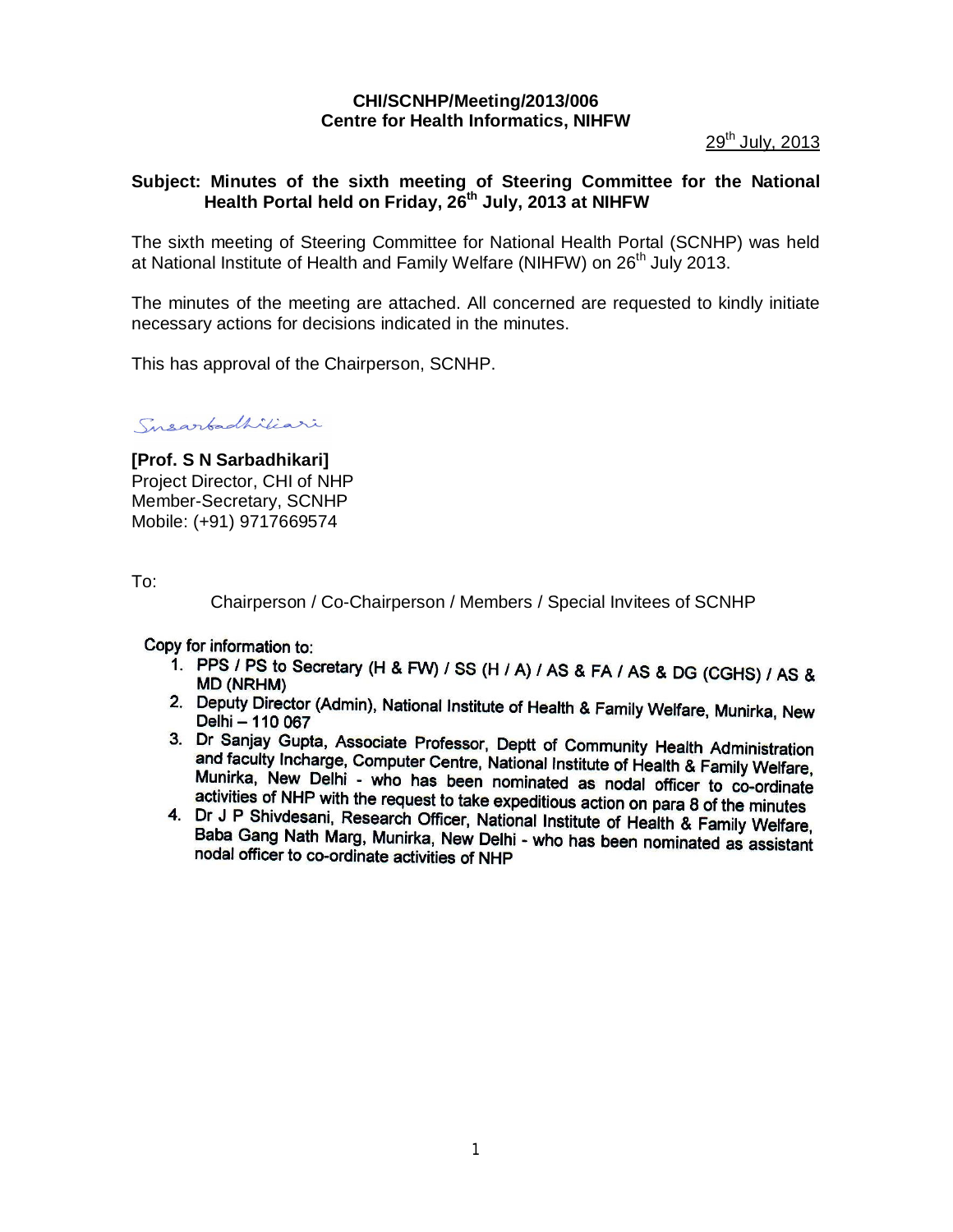#### **Subject: Minutes of the sixth meeting of Steering Committee for the National Health Portal held on 26th July, 2013 at NIHFW**

The sixth meeting of Steering Committee for National Health Portal (SCNHP) was held at NIHFW on  $26<sup>th</sup>$  July 2013. Members who attended are mentioned in the Annexure-I. Special Invitees included the mobile apps collaborators (Mobile Harvest) and the newly appointed officers of CHI.

1. Prof. J K Das, Director, NIHFW formally welcomed all.

2. Prof. Das handed over the proceedings to Prof. N K Ganguly, the Chairman of the SCNHP. Prof. Ganguly expressed satisfaction that the activities for NHP have been proceeding as planned.

3. Prof. S N Sarbadhikari, PD, CHI presented the progress of NHP and the future road map.

- Appointments completed for CHI; Tender for PMT (last date 12/8/13)
- Domain nhp.gov.in booked
- Office space initial space in the  $3<sup>rd</sup>$  and  $4<sup>th</sup>$  floors occupied
- The layout of the NHP has been designed and content of all six homepage modules are almost complete for the first phase. It is currently estimated to be launched by the first week of October 2013.
- National Data Centre of NIC has been formally approached to provide the necessary Virtual Machines and they are likely to send the proforma invoice by this week.
- Security Audits will be done in August / September '13.
- October December 2013: Plan to receive feedback and modify content; develop and add interactive content.
- January December 2014: Plan to add further content, translate content into all major Indian languages.

4. Mr. Ankit Tripathi, Assistant Director (Technical), CHI then presented the screenshots of the NHP in development. During the presentation, Mr. P C Cyriac clarified that the *Intellectual*  **Property Rights** of all applications developed by the NHP will remain with the Ministry of Health and Family Welfare (MoHFW). Prof. Ganguly suggested that there should be domain specific expert groups to validate the content on diseases. Prof. S K Mishra opined that the DPR needs to be modified according to the current needs and more focus should be given on Indian subcontinent specific conditions. Prof. L M Nath, Mr. B S Bedi and Dr. B V Adkoli – all suggested various ways to further improve the quality of the portal, and these were noted down by the CHI team for consideration and implementation, as feasible. The suggestions included: tailoring content according to the target audience, getting community feedback and having a declared updating policy. Prof. N K Ganguly mentioned that despite funding by the MoHFW, CHI should also think independently and creatively. Mr. Sunil Kumar suggested using mobile one time password (OTP) authentication for registering the users.

5. The Steering Committee approved the logo for NHP, developed by the CHI team and also suggested that the Ashok stambh need not be used in the banner of the home page – it will be alright to mention that the project is funded by the MoHFW. The SCNHP also approved the revised date of launch for the NHP on 1<sup>st</sup> of October 2013.

6. Prof. N K Ganguly finally summarized the meeting by congratulating the Director, NIHFW and Project Director, CHI for the progress (recruitments, space allocation, and portal development activities) so far.

7. The meeting ended with a vote of thanks to the Chair.